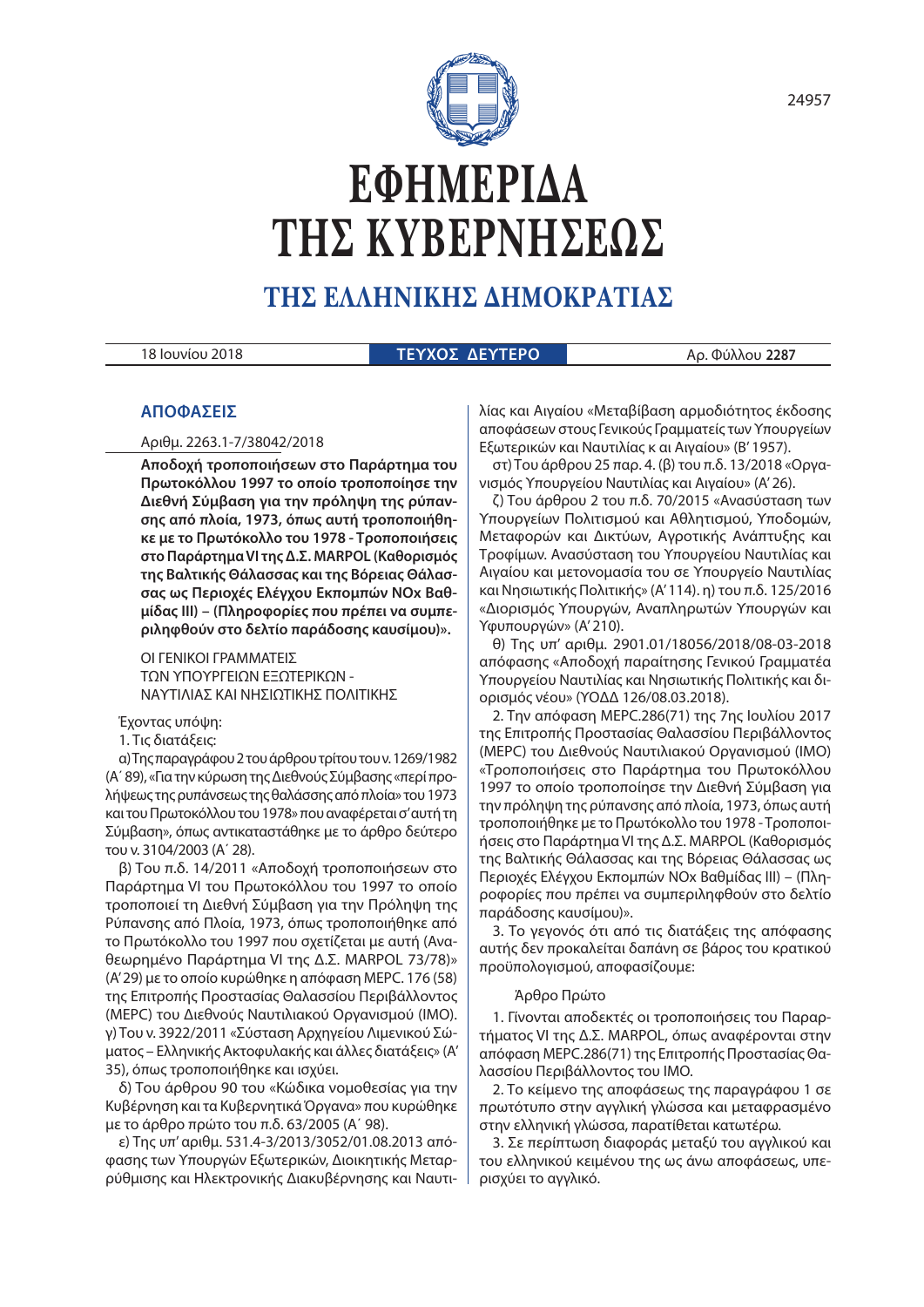## **RESOLUTION MEPC.286(71) (adopted on 7 July 2017)**

# **AMENDMENTS TO THE ANNEX OF THE PROTOCOL OF 1997 TO AMEND THE INTERNATIONAL CONVENTION FOR THE PREVENTION OF POLLUTION FROM SHIPS, 1973, AS MODIFIED BY THE PROTOCOL OF 1978 RELATING THERETO**

#### **Amendments to MARPOL Annex VI**

# **(Designation of the Baltic Sea and the North Sea Emission Control Areas for NOx Tier III control) (Information to be included in the bunker delivery note)**

THE MARINE ENVIRONMENT PROTECTION COMMITTEE,

RECALLING Article 38(a) of the Convention on the International Maritime Organization concerning the functions of the Marine Environment Protection Committee conferred upon it by international conventions for the prevention and control of marine pollution from ships,

NOTING article 16 of the International Convention for the Prevention of Pollution from Ships, 1973, as modified by the Protocols of 1978 and 1997 relating thereto (MARPOL), which specifies the amendment procedure and confers upon the appropriate body of the Organization the function of considering and adopting amendments thereto,

HAVING CONSIDERED, at its seventy-first session, proposed amendments to MARPOL Annex VI concerning the designation of the Baltic Sea and the North Sea Emission Control Areas for NOx Tier III control and the information to be included in the bunker delivery note,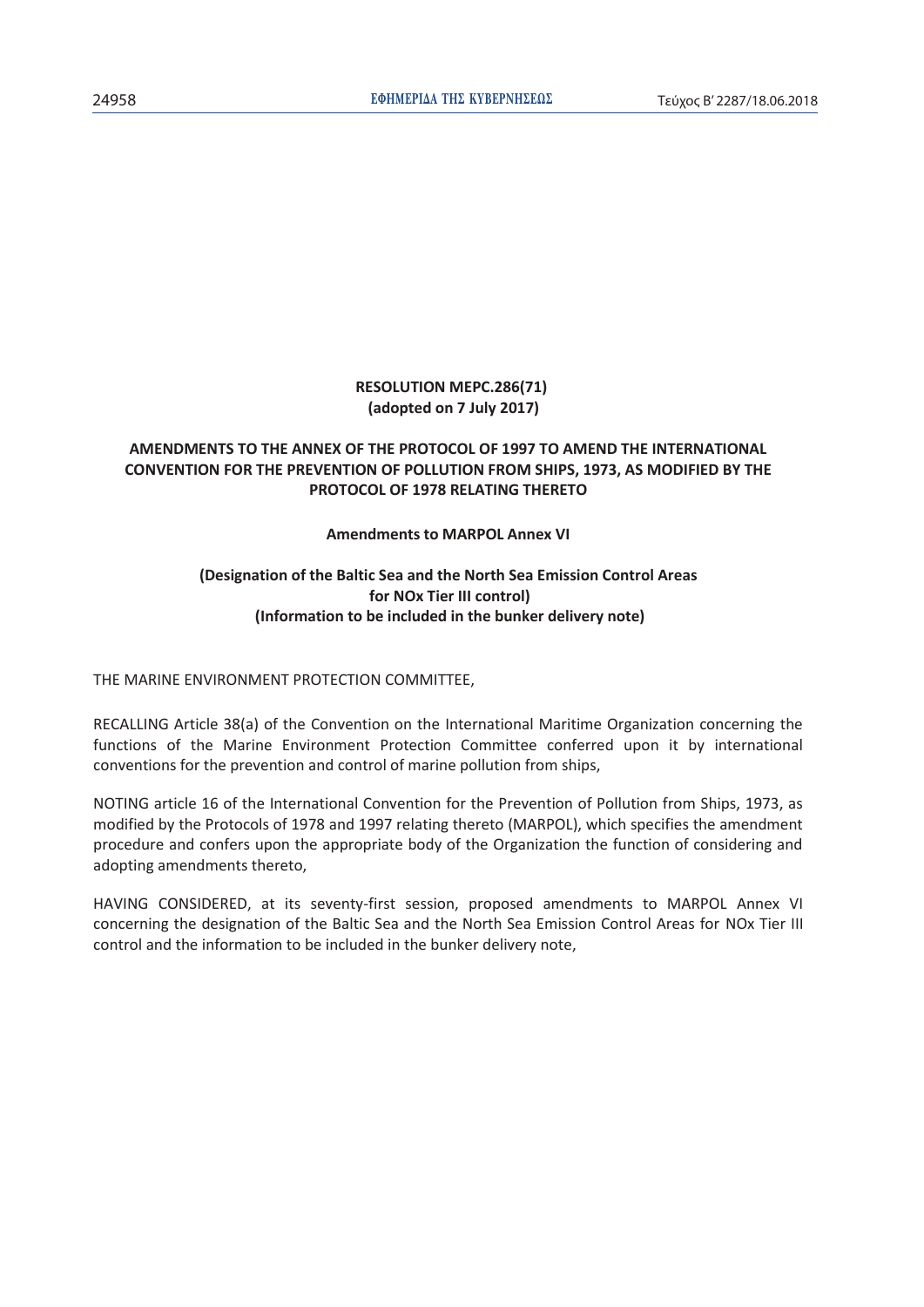1 ADOPTS, in accordance with article 16(2)(d) of MARPOL, amendments to MARPOL Annex VI, the text of which is set out in the annex to the present resolution;

2 DETERMINES, in accordance with article 16(2)(f)(iii) of MARPOL, that the amendments shall be deemed to have been accepted on 1 July 2018 unless prior to that date, not less than one third of the Parties or Parties the combined merchant fleets of which constitute not less than 50% of the gross tonnage of the world's merchant fleet, have communicated to the Organization their objection to the amendments;

3 INVITES the Parties to note that, in accordance with article  $16(2)(g)(ii)$  of MARPOL, the said amendments shall enter into force on 1 January 2019 upon their acceptance in accordance with paragraph 2 above;

4 REQUESTS the Secretary-General, for the purposes of article 16(2)(e) of MARPOL, to transmit certified copies of the present resolution and the text of the amendments contained in the annex to all Parties to MARPOL;

5 REQUESTS FURTHER the Secretary-General to transmit copies of the present resolution and its annex to Members of the Organization which are not Parties to MARPOL.

#### ANNEX

#### **AMENDMENTS TO MARPOL ANNEX VI**

## **(Designation of the Baltic Sea and the North Sea Emission Control Areas for NOx Tier III control) (Information to be included in the bunker delivery note)**

#### **ANNEX VI**

#### **REGULATIONS FOR THE PREVENTION OF AIR POLLUTION FROM SHIPS**

#### **Regulation 13**

*Nitrogen oxides (ɁɃx)*

1 In paragraph 5.1 after the words "an emission control area designated for Tier III NOx control under paragraph 6 of this regulation" insert the words "(NOx Tier III emission control area)".

2 The existing text of paragraph 5.1.2 is replaced by the following:

- .2 that ship is constructed on or after:
	- .1 1 January 2016 and is operating in the North American Emission Control Area or the United States Caribbean Sea Emission Control Area;
	- .2 1 January 2021 and is operating in the Baltic Sea Emission Control Area or the North Sea Emission Control Area;
- 3 Between paragraph 5.1.2 and 5.1.3 the word "when" is deleted.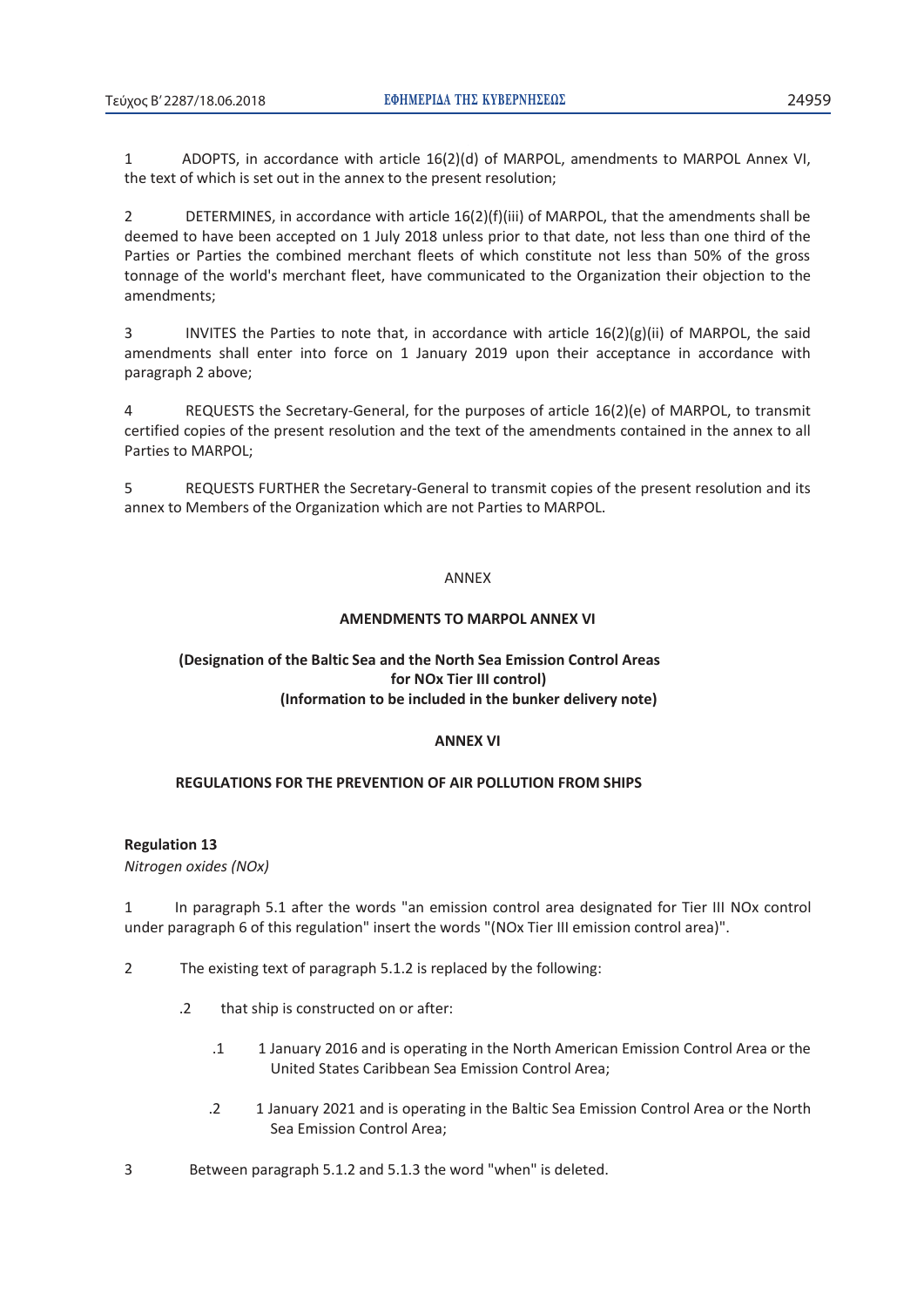4 In paragraph 5.1.3 the words "an emission control area designated for Tier III NOx control under paragraph 6 of this regulation" are replaced by "a NOx Tier III emission control area".

5 In paragraph 5.2.3 the word "convention" is replaced by "Convention" and the expression "24 m" is replaced by "24 metres".

6 Insert new paragraphs 5.4 and 5.5, as follows:

"5.4 Emissions of nitrogen oxides from a marine diesel engine subject to paragraph 5.1 of this regulation that occur immediately following building and sea trials of a newly constructed ship, or before and following converting, repairing, and/or maintaining the ship, or maintenance or repair of a Tier II engine or a dual fuel engine when the ship is required to not have gas fuel or gas cargo on board due to safety requirements, for which activities take place in a shipyard or other repair facility located in a NOx Tier III emission control area are temporarily exempted provided the following conditions are met:

- .1 the engine meets the Tier II NOx limits; and
- .2 the ship sails directly to or from the shipyard or other repair facility, does not load or unload cargo during the duration of the exemption, and follows any additional specific routing requirements indicated by the port State in which the shipyard or other repair facility is located, if applicable.

5.5 The exemption described in paragraph 5.4 of this regulation applies only for the following period:

- .1 for a newly constructed ship, the period beginning at the time the ship is delivered from the shipyard, including sea trials, and ending at the time the ship directly exits the NOx Tier III emission control area(s) or, with regard to a ship fitted with a dual fuel engine, the ship directly exits the NO<sub>x</sub> Tier III emission control area(s) or proceeds directly to the nearest gas fuel bunkering facility appropriate to the ship located in the NOx Tier III emission control area(s);
- .2 for a ship with a Tier II engine undergoing conversion, maintenance or repair, the period beginning at the time the ship enters the NO<sub>x</sub> Tier III emission control area(s) and proceeds directly to the shipyard or other repair facility, and ending at the time the ship is released from the shipyard or other repair facility and directly exits the NOx Tier III emission control area (s) after performing sea trials, if applicable; or
- .3 for a ship with a dual fuel engine undergoing conversion, maintenance or repair, when the ship is required to not have gas fuel or gas cargo on board due to safety requirements, the period beginning at the time the ship enters the NOx Tier III emission control area(s) or when it is degassed in the NOx Tier III emission control area(s) and proceeds directly to the shipyard or other repair facility, and ending at the time when the ship is released from the shipyard or other repair facility and directly exits the NOx Tier III emission control area(s) or proceeds directly to the nearest gas fuel bunkering facility appropriate to the ship located in the NOx Tier III emission control area(s)."
- 7 The existing text of paragraph 6 is replaced by the following: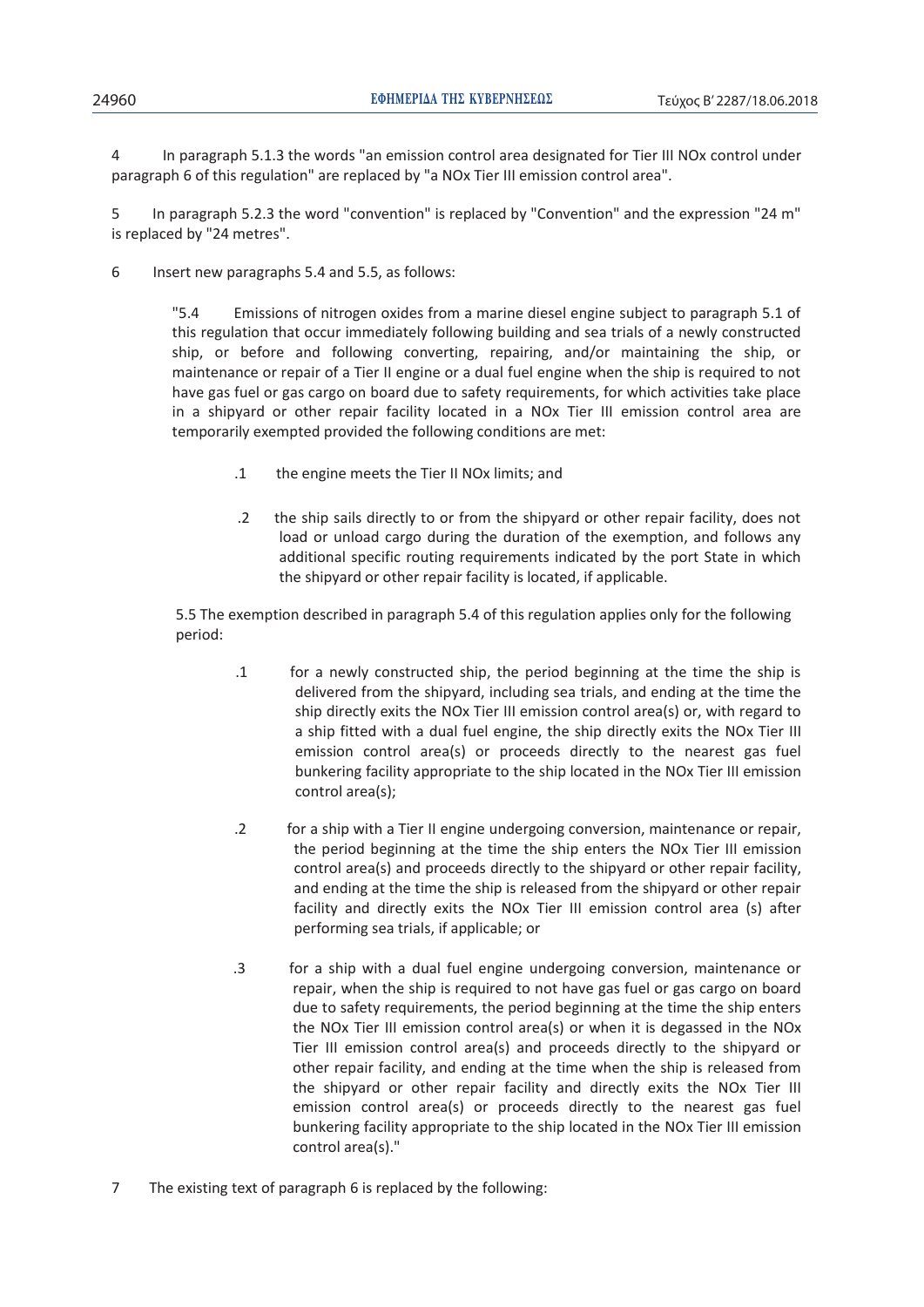- "6 For the purposes of this regulation, a NOx Tier III emission control area shall be any sea area, including any port area, designated by the Organization in accordance with the criteria and procedures set forth in appendix III to this Annex. The NOx Tier III emission control areas are:
	- .1 the North American Emission Control Area, which means the area described by the coordinates provided in appendix VII to this Annex;
	- .2 the United States Caribbean Sea Emission Control Area, which means the area described by the coordinates provided in appendix VII to this Annex;
	- .3 the Baltic Sea Emission Control Area as defined in regulation 1.11.2 of Annex I of the present Convention; and
	- .4 the North Sea Emission Control Area as defined in regulation 1.14.6 of Annex V of the present Convention."

#### **Appendix V**

#### **Information to be included in the bunker delivery note (regulation 18.5)**

8 The items listed in the Appendix are numbered from 1 to 9.

9 In item 7, the comma after "15°C" is deleted and the expression "kg/m<sup>3</sup>" is replaced by "(kg/m<sup>3</sup>)".

10 Item 9 is replaced with the following:

"A declaration signed and certified by the fuel oil supplier's representative that the fuel oil supplied is in conformity with regulation 18.3 of this Annex and that the sulphur content of the fuel oil supplied does not exceed:

- ප the limit value given by regulation 14.1 of this Annex;
- ප the limit value given by regulation 14.4 of this Annex; or
- ප the purchaser's specified limit value of \_\_\_\_\_\_ (% m/m), as completed by the fuel oil supplier's representative and on the basis of the purchaser's notification that the fuel oil is intended to be used:
	- .1 in combination with an equivalent means of compliance in accordance with regulation 4 of this Annex; or
	- .2 is subject to a relevant exemption for a ship to conduct trials for sulphur oxides emission reduction and control technology research in accordance with regulation 3.2 of this Annex.

The declaration shall be completed by the fuel oil supplier's representative by marking the applicable box(es) with a cross (x)."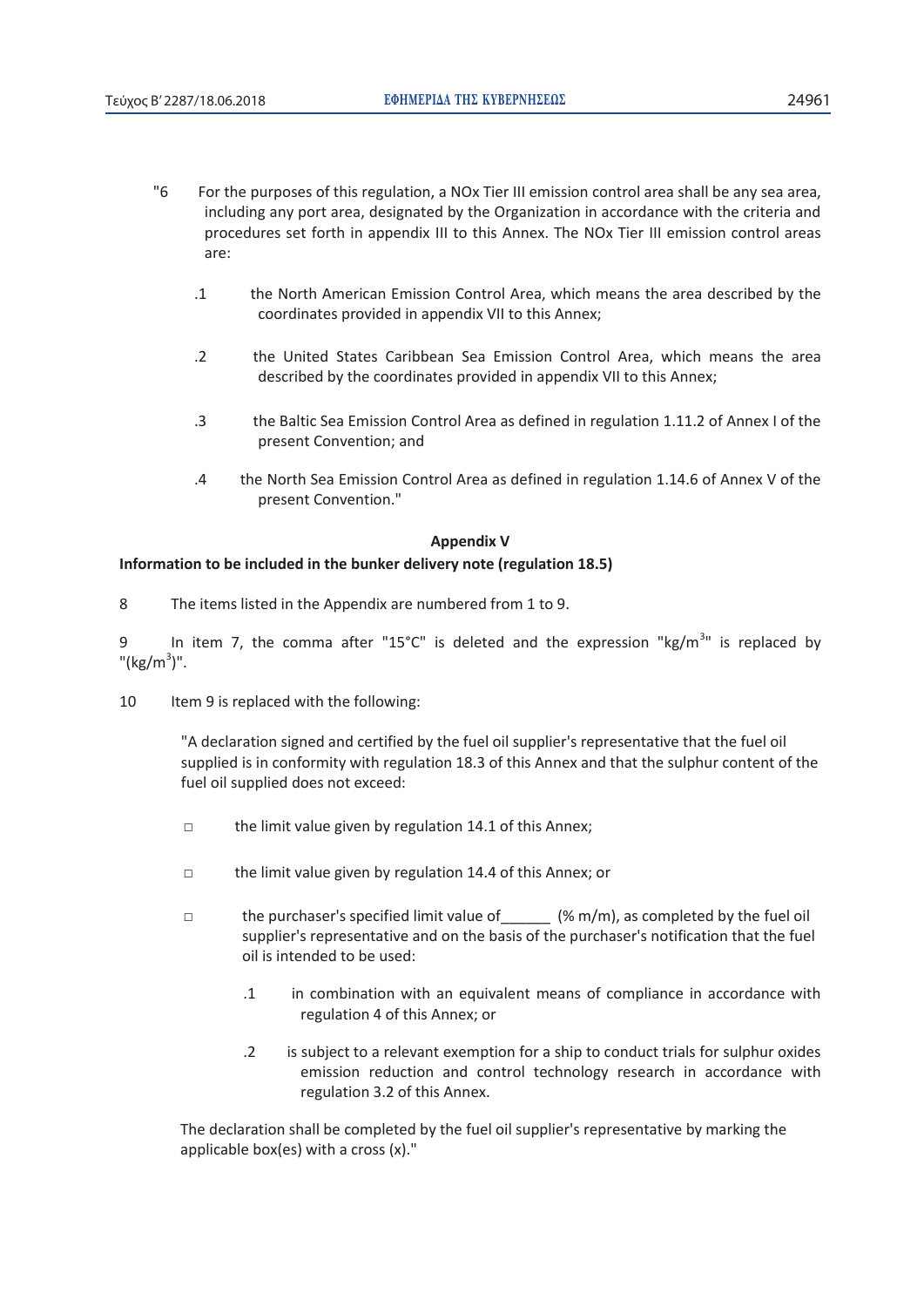(Υιοθετήθηκε την 7 Ιουλίου 2017)

ΤΡΟΠΟΠΟΙΗΣΕΙΣ ΣΤΟ ΠΑΡΑΡΤΗΜΑ ΤΟΥ

ΠΡΩΤΟΚΟΛΛΟΥ ΤΟΥ 1997 ΠΟΥ ΤΡΟΠΟΠΟΙΕΙ ΤΗ ΔΙΕΘΝΗ ΣΥΜΒΑΣΗ ΓΙΑ ΤΗΝ ΠΡΟΛΗΨΗ ΡΥΠΑΝΣΗΣ ΑΠΟ ΠΛΟΙΑ, 1973, ΟΠΩΣ ΤΡΟΠΟΠΟΙΗΘΗΚΕ ΜΕ ΤΟ

ΠΡΩΤΟΚΟΛΛΟ ΤΟΥ 1978 ΣΧΕΤΙΚΑ ΜΕ ΑΥΤΗ Τροποποιήσεις στο Παράρτημα VΙ της Δ.Σ. MARPOL (Καθορισμός της Βαλτικής Θάλασσας και της Βόρειας Θάλασσας ως Περιοχές Ελέγχου Εκπομπών ΝΟx Βαθμίδας ΙΙΙ)

 (Πληροφορίες που πρέπει να συμπεριληφθούν στο δελτίο παράδοσης καυσίμου)

Η ΕΠΙΤΡΟΠΗ ΠΡΟΣΤΑΣΙΑΣ ΘΑΛΑΣΣΙΟΥ ΠΕΡΙΒΑΛΛΟ-ΝΤΟΣ, ΜΝΗΜΟΝΕΥΟΝΤΑΣ το άρθρο 38(α) της Σύμβασης του Διεθνούς Ναυτιλιακού Οργανισμού σχετικά με τις αρμοδιότητες της Επιτροπής Προστασίας Θαλασσίου Περιβάλλοντος οι οποίες της παραχωρήθηκαν από τις διεθνείς συμβάσεις, για την πρόληψη και τον έλεγχο της θαλάσσιας ρύπανσης από πλοία,

ΣΗΜΕΙΩΝΟΝΤΑΣ το άρθρο 16 της Διεθνούς Σύμβασης για την Πρόληψη της Ρύπανσης από Πλοία, 1973, όπως τροποποιήθηκε από το Πρωτόκολλο του 1978 και του 1997 που έχει σχέση με αυτή (MARPOL), τo οποίo ορίζει τη διαδικασία τροποποίησης και αναθέτει στο αρμόδιο όργανο του Οργανισμού την αρμοδιότητα εξέτασης και υιοθέτησης τροποποιήσεων αυτής,

ΕΧΟΝΤΑΣ ΕΞΕΤΑΣΕΙ στην 71η Σύνοδό της, τις προταθείσες τροποποιήσεις στο Παράρτημα VI της MARPOL που αφορά τον καθορισμό της Βαλτικής Θάλασσας και της Βόρειας Θάλασσας ως Περιοχών Ελέγχου Εκπομπών ΝΟx Βαθμίδας ΙΙΙ και πληροφοριών που πρέπει να συμπεριληφθούν στο δελτίο παράδοσης καυσίμου,

1. ΥΙΟΘΕΤΕΙ, σύμφωνα με το άρθρο 16(2)(δ) της MARPOL, τροποποιήσεις στο Παράρτημα VΙ της MARPOL, το κείμενο των οποίων παρατίθεται στο Παράρτημα της παρούσας απόφασης.

2. ΟΡΙΖΕΙ, σύμφωνα με το άρθρο 16(2) (στ) (iii) της MARPOL, ότι οι τροποποιήσεις θα θεωρούνται ότι έχουν γίνει αποδεκτές την 1η Ιουλίου 2018, εκτός εάν, πριν από την ημερομηνία αυτή, όχι λιγότερο από το ένα τρίτο των Μερών ή Μερών, των οποίων η συνολική χωρητικότητα των εμπορικών τους στόλων αποτελεί όχι λιγότερο από το 50% της ολικής χωρητικότητας του παγκόσμιου εμπορικού στόλου, έχουν γνωστοποιήσει στον Οργανισμό την αντίρρησή τους στις τροποποιήσεις.

3. ΚΑΛΕΙ τα Μέρη να λάβουν υπόψη ότι, σύμφωνα με το άρθρο 16(2) (ζ) (ii) της MARPOL, οι αναφερόμενες τροποποιήσεις θα τεθούν σε ισχύ την 1η Ιανουαρίου 2019 μετά την αποδοχή τους σύμφωνα με την ανωτέρω παράγραφο 2.

4. ΑΙΤΕΙ ο Γενικός Γραμματέας, σύμφωνα με το άρθρο 16(2)(ε) της MARPOL, να διαβιβάσει σε όλα τα Μέρη της MARPOL πιστοποιημένα αντίγραφα της παρούσας απόφασης καθώς και το κείμενο των τροποποιήσεων που περιλαμβάνεται στο Παράρτημα αυτής.

5. ΑΙΤΕΙ ΠΕΡΑΙΤΕΡΩ, ο Γενικός Γραμματέας να διαβιβάσει στα Μέλη του Οργανισμού, τα οποία δεν είναι Μέρη στη MARPOL, αντίγραφα της παρούσας απόφασης και του Παραρτήματος αυτής.

ΠΑΡΑΡΤΗΜΑ

ΤΡΟΠΟΠΟΙΗΣΕΙΣ ΣΤΟ ΠΑΡΑΡΤΗΜΑ VI ΤΗΣ MARPOL (Καθορισμός της Βαλτικής Θάλασσας και της Βόρειας Θάλασσας ως Περιοχές Ελέγχου Εκπομπών NOx Βαθμίδας ΙΙΙ)

 (Πληροφορίες που πρέπει να συμπεριληφθούν στο δελτίο παράδοσης καυσίμου)

ΠΑΡΑΡΤΗΜΑ VI

 ΚΑΝΟΝΙΣΜΟΙ ΓΙΑ ΤΗΝ ΑΠΟΦΥΓΗ ΤΗΣ ΡΥΠΑΝΣΗΣ ΤΟΥ ΑΕΡΑ ΑΠΟ ΤΑ ΠΛΟΙΑ

Κανονισμός 13

Οξείδια του Αζώτου (ΝΟx)

1. Στην παράγραφο 5.1 μετά τις λέξεις «σε περιοχή ελέγχου εκπομπών που έχει χαρακτηριστεί ως περιοχή ελέγχου ΝΟx Βαθμίδας ΙΙΙ σύμφωνα με την παράγραφο 6 του παρόντος κανονισμού» εισάγονται οι λέξεις «(περιοχή ελέγχου εκπομπών οξειδίων του αζώτου Βαθμίδας ΙΙΙ)».

2. Το υφιστάμενο κείμενο της παραγράφου 5.1.2 αντικαθίσταται από τα ακόλουθα:

.2 αυτό το πλοίο είναι κατασκευασμένο την ή μετά την:

.1 1 Ιανουαρίου 2016 και λειτουργεί στην περιοχή ελέγχου εκπομπών της Βόρειας Αμερικής ή στην περιοχή ελέγχου εκπομπών της Καραϊβικής Θάλασσας των Ηνωμένων Πολιτειών.

.2 1 Ιανουαρίου 2021 και λειτουργεί στην περιοχή ελέγχου εκπομπών της Βαλτικής Θάλασσας ή στην περιοχή ελέγχου εκπομπών της Βόρειας Θάλασσας.

3. Μεταξύ των παραγράφων 5.1.2 και 5.1.3 η λέξη «όταν» διαγράφεται.

4. Στην παράγραφο 5.1.3 οι λέξεις «ως περιοχή ελέγχου εκπομπών ΝΟx Βαθμίδας ΙΙΙ σύμφωνα με την παράγραφο 6 του παρόντος κανονισμού» αντικαθίστανται από «ως περιοχή ελέγχου εκπομπών NOx Βαθμίδας ΙΙΙ».

5. Στην παράγραφο 5.2.3 η λέξη «σύμβαση» αντικαθίσταται με «Σύμβαση» και η έκφραση «24 μ» αντικαθίσταται με «24 μέτρων».

6. Προστίθενται νέες παράγραφοι 5.4 και 5.5, ως ακολούθως:

«5.4 Εκπομπές οξειδίων του αζώτου από ναυτικές μηχανές πετρελαίου (diesel) που υπόκεινται στην παράγραφο 5.1 αυτού του κανονισμού που λαμβάνουν χώρα αμέσως μετά την κατασκευή και τις θαλάσσιες δοκιμές ενός νεότευκτου πλοίου, ή πριν και μετά την μετατροπή, επισκευή, και/ή συντήρηση του πλοίου, ή συντήρηση ή επισκευή μιας μηχανής Βαθμίδας ΙΙ ή μιας μηχανής διπλού καυσίμου όταν το πλοίο απαιτείται να μην έχει αέριο καύσιμο ή φορτίο αερίου λόγω των απαιτήσεων ασφαλείας, για τις οποίες πραγματοποιούνται δραστηριότητες σε ναυπηγείο ή άλλες επισκευαστικές εγκαταστάσεις που βρίσκονται σε περιοχή ελέγχου εκπομπών ΝΟx Βαθμίδας ΙΙΙ απαλλάσσονται προσωρινά εφόσον πληρούνται οι ακόλουθες προϋποθέσεις:

.1 η μηχανή πληροί τα όρια εκπομπής ΝΟx βαθμίδας ΙΙ, και

.2 το πλοίο ταξιδεύει κατευθείαν προς ή από το ναυπηγείο ή άλλη επισκευαστική εγκατάσταση, χωρίς να φορτώνει ή ξεφορτώνει φορτίο κατά τη διάρκεια της απαλλαγής, και ακολουθεί τυχόν πρόσθετες ειδικές απαιτήσεις ως προς την πορεία του που υποδεικνύονται από το Κράτος λιμένα στο οποίο βρίσκεται το ναυπηγείο ή άλλη επισκευαστική εγκατάσταση, εάν υπάρχουν.